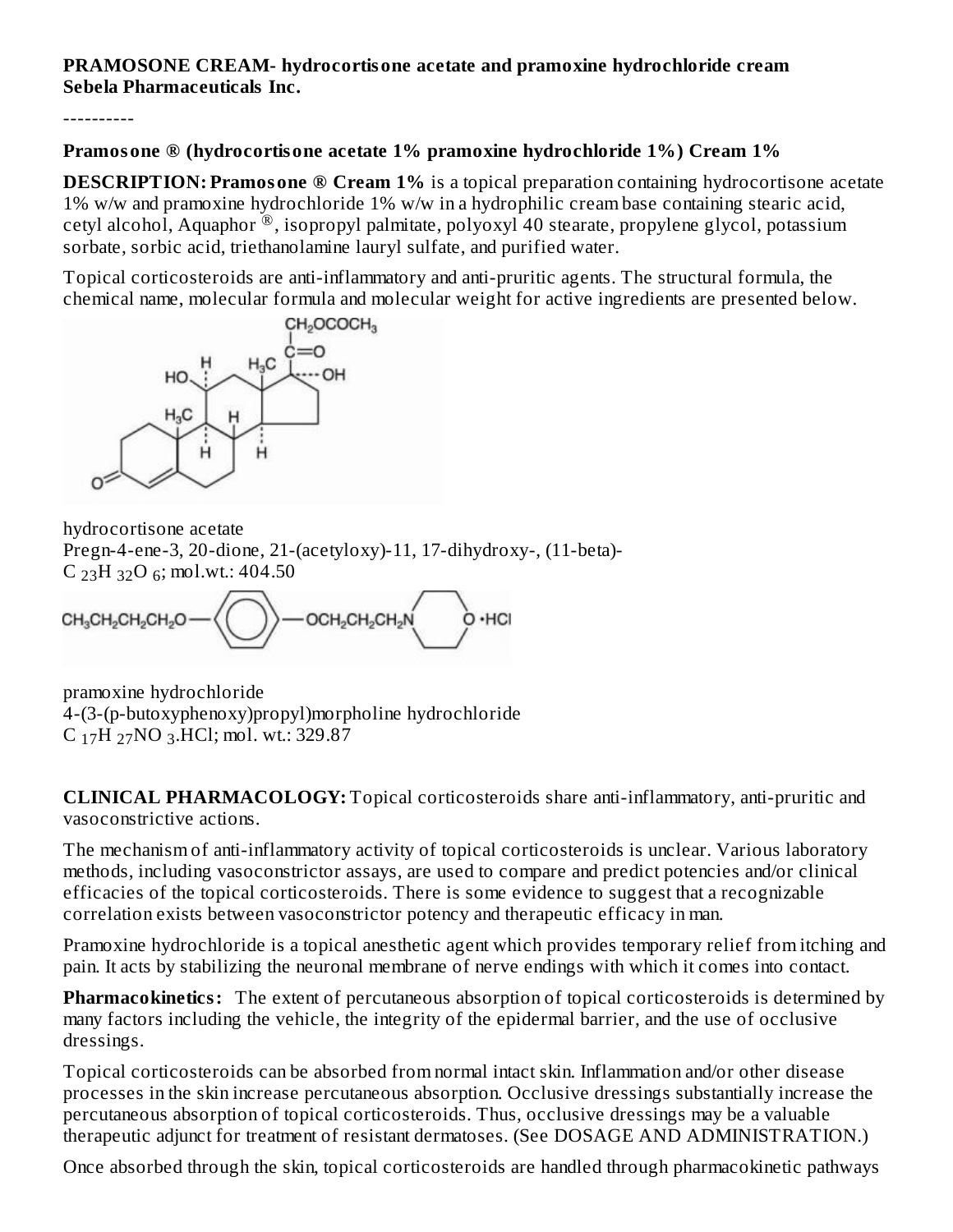similar to systemically administered corticosteroids. Corticosteroids are bound to plasma proteins in varying degrees. Corticosteroids are metabolized primarily in the liver and are then excreted by the kidneys. Some of the topical corticosteroids and their metabolites are also excreted into the bile.

**INDICATIONS AND USAGE:** Topical corticosteroids are indicated for the relief of the inflammatory and pruritic manifestations of corticosteroid-responsive dermatoses.

**CONTRAINDICATIONS:** Topical corticosteroids are contraindicated in those patients with a history of hypersensitivity to any of the components of the preparation.

**PRECAUTIONS: General:** Systemic absorption of topical corticosteroids has produced reversible hypothalamic-pituitary-adrenal (HPA) axis suppression, manifestations of Cushing's syndrome, hyperglycemia, and glucosuria in some patients. Conditions which augment systemic absorption include the application of the more potent steroids, use over large surface areas, prolonged use, and the addition of occlusive dressings.

Therefore, patients receiving a large dose of a potent topical steroid applied to a large surface area and under an occlusive dressing should be evaluated periodically for evidence of HPA axis suppression by using the urinary free cortisol and ACTH stimulation tests. If HPA axis suppression is noted, an attempt should be made to withdraw the drug, to reduce the frequency of application, or to substitute a less potent steroid.

Recovery of HPA axis function is generally prompt and complete upon discontinuation of the drug. Infrequently, signs and symptoms of steroid withdrawal may occur, requiring supplemental systemic corticosteroids. Children may absorb proportionally larger amounts of topical corticosteroids and thus be more susceptible to systemic toxicity. (See PRECAUTIONS-Pediatric Use.)

If irritation develops, topical corticosteroids should be discontinued and appropriate therapy instituted.

In the presence of dermatological infections, the use of an appropriate antifungal or antibacterial agent should be instituted. If a favorable response does not occur promptly, the corticosteroid should be discontinued until the infection has been adequately controlled.

**Information for the Patient:** Patients using topical corticosteroids should receive the following information and instructions:

- 1. This medication is to be used as directed by the physician. It is for external use only. Avoid contact with the eyes.
- 2. Patients should be advised not to use this medication for any disorder other than for which it was prescribed.
- 3. The treated skin area should not be bandaged or otherwise covered or wrapped as to be occlusive unless directed by the physician.
- 4. Patients should report any signs of local adverse reactions especially under occlusive dressings.
- 5. Parents of pediatric patients should be advised not to use tight-fitting diapers or plastic pants on a child being treated in the diaper area, as these garments may constitute occlusive dressings.

**Laboratory Tests:** The following tests may be helpful in evaluating the HPA axis suppression:

Urinary free cortisol test ACTH stimulation test

**Carcinogenesis, Mutagenesis, and Impairment of Fertility:** Long-term animal studies have not been performed to evaluate the carcinogenic potential or the effect on fertility of topical corticosteroids. Studies to determine mutagenicity with prednisolone and hydrocortisone have revealed negative results.

**Pregnancy: Teratogenic Effects: Pregnancy Category C:** Corticosteroids are generally teratogenic in laboratory animals when administered systemically at relatively low dosage levels. The more potent corticosteroids have been shown to be teratogenic after dermal application in laboratory animals. There are no adequate and well-controlled studies in pregnant women on teratogenic effects from topically applied corticosteroids. Therefore, topical corticosteroids should be used during pregnancy only if the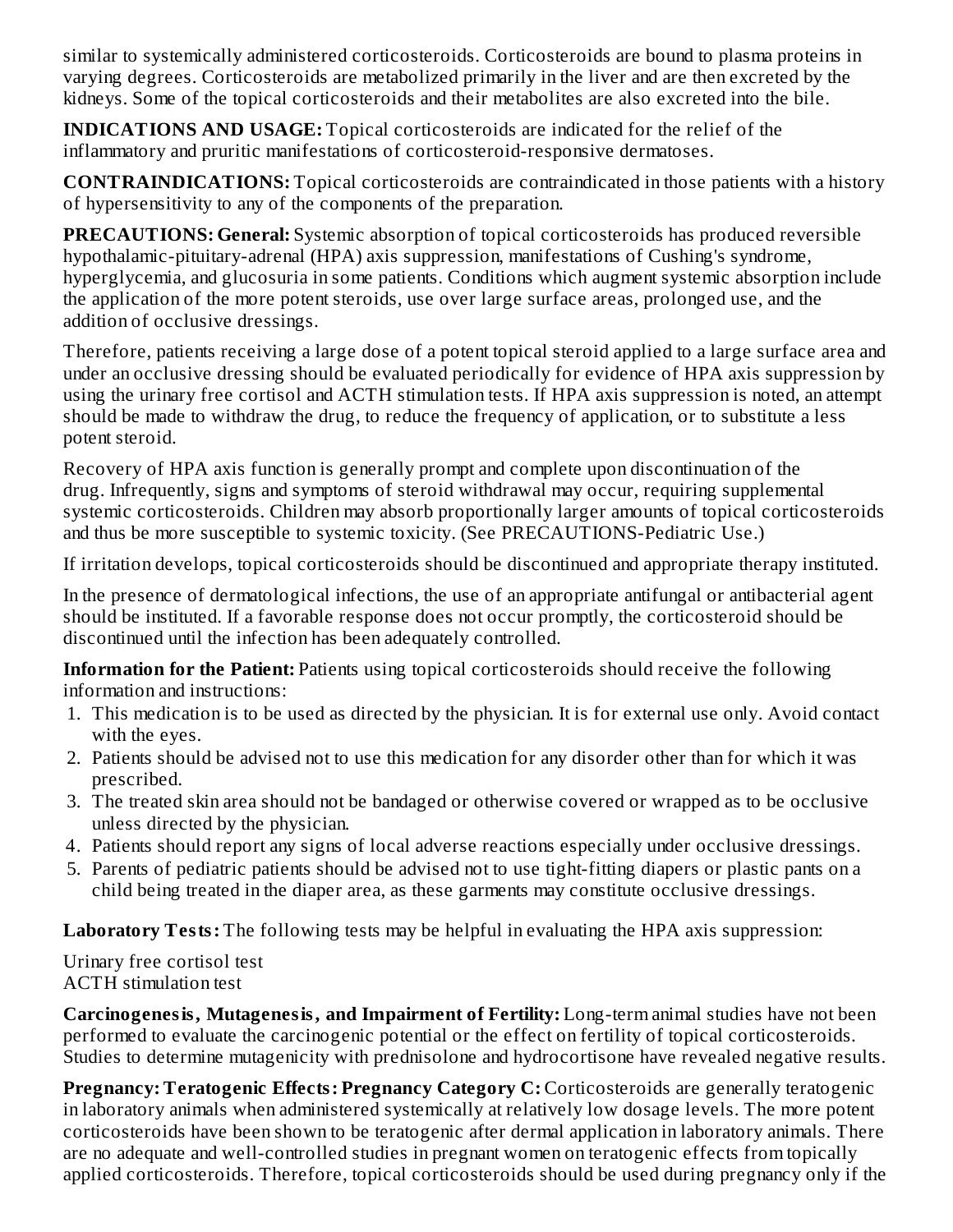potential benefit justifies the potential risk to the fetus. Drugs of this class should not be used extensively on pregnant patients, in large amounts, or for prolonged periods of time.

**Nursing Mothers:** It is not known whether topical administration of corticosteroids could result in sufficient systemic absorption to produce detectable amounts in breast milk. Systemically administered corticosteroids are secreted into breast milk in quantities NOT likely to have a deleterious effect on the infant. Nevertheless, caution should be exercised when topical corticosteroids are administered to a nursing woman.

**Pediatric Us e:** *Pediatric patients may demonstrate greater susceptibility to topical corticosteroid induced HPA axis suppression and Cushing's syndrome than mature patients because of a larger skin surface area to body weight ratio.*

Hypothalamic-pituitary-adrenal (HPA) axis suppression, Cushing's syndrome, and intracranial hypertension have been reported in children receiving topical corticosteroids. Manifestations of adrenal suppression in children include linear growth retardation, delayed weight gain, low plasma cortisol levels, and absence of response to ACTH stimulation. Manifestations of intracranial hypertension include bulging fontanels, headaches, and bilateral papilledema.

Administration of topical corticosteroids to children should be limited to the least amount compatible with an effective therapeutic regimen. Chronic corticosteroid therapy may interfere with the growth and development of children.

**ADVERSE REACTIONS**: The following local adverse reactions are reported infrequently with topical corticosteroids, but may occur more frequently with the use of occlusive dressings. These reactions are listed in an approximate decreasing order of occurrence:

| <b>Burning</b> | Hypertrichosis                 | Maceration of the skin<br>Secondary infection |  |
|----------------|--------------------------------|-----------------------------------------------|--|
| <b>Itching</b> | Acneiform eruptions            |                                               |  |
| Irritation     | Hypopigmentation               | Skin atrophy                                  |  |
| <b>Dryness</b> | Perioral dermatitis            | Striae                                        |  |
| Folliculitis   | Allergic contact<br>dermatitis | Miliaria                                      |  |

**OVERDOSAGE:** Topically applied corticosteroids can be absorbed in sufficient amounts to produce systemic effects. (See PRECAUTIONS.)

**DOSAGE AND ADMINISTRATION:** Topical corticosteroids are generally applied to the affected area as a thin film three to four times daily depending on the severity of the condition. Occlusive dressings may be used for the management of psoriasis or recalcitrant conditions. If an infection develops, the use of occlusive dressings should be discontinued and appropriate antimicrobial therapy instituted.

**HOW SUPPLIED: Pramosone® Cream 1%** 1 oz tube (NDC 54766-716-04) 2 oz tube (NDC 54766-716-03)

**Storage Conditions:** Store at 25°C (77°F); excursions permitted to 15-30°C (59-86°F) [see USP Controlled Room Temperature].

## **Rx Only.**

Manufactured for Sebela Ireland Ltd.

By Ferndale Laboratories, Inc., Ferndale, MI 48220 U.S.A.

Distributed by Sebela Pharmaceuticals Inc. 645 Hembree Parkway, Suite I Roswell, GA 30076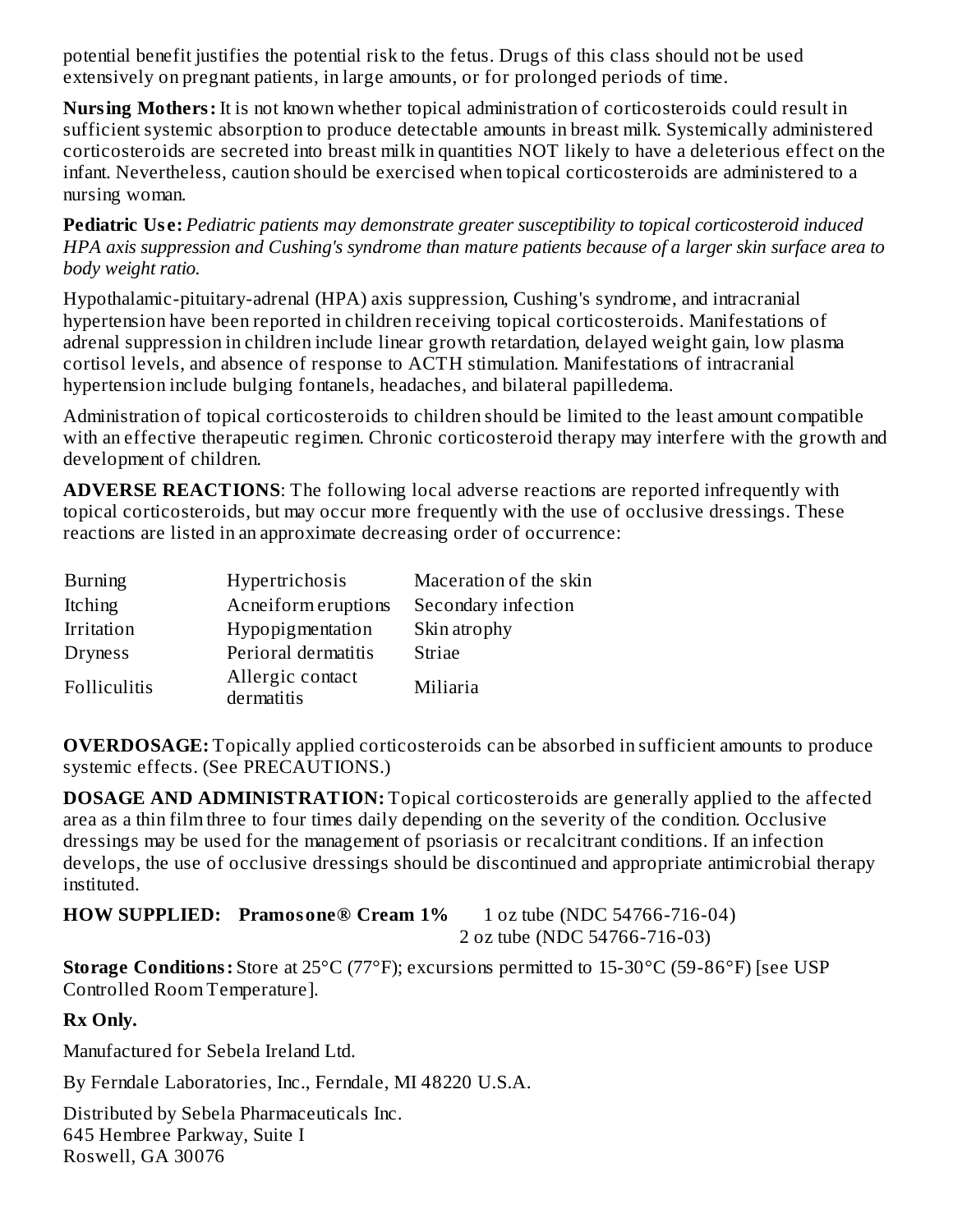#### **www.s ebelapharma.com Toll Free 1-844-732-3521**

Aquaphor® is a registered trademark of Beiersdorf AG. Pramosone® is a registered trademark of Sebela International Limited.

#### #6988I

PI716041014

©2014 Reproduction prohibited

# **PRINCIPAL DISPLAY PANEL - NDC 54766-716-04 - 1 oz Cream**



**PRINCIPAL DISPLAY PANEL - NDC 54766-716-03 - 2 oz Cream**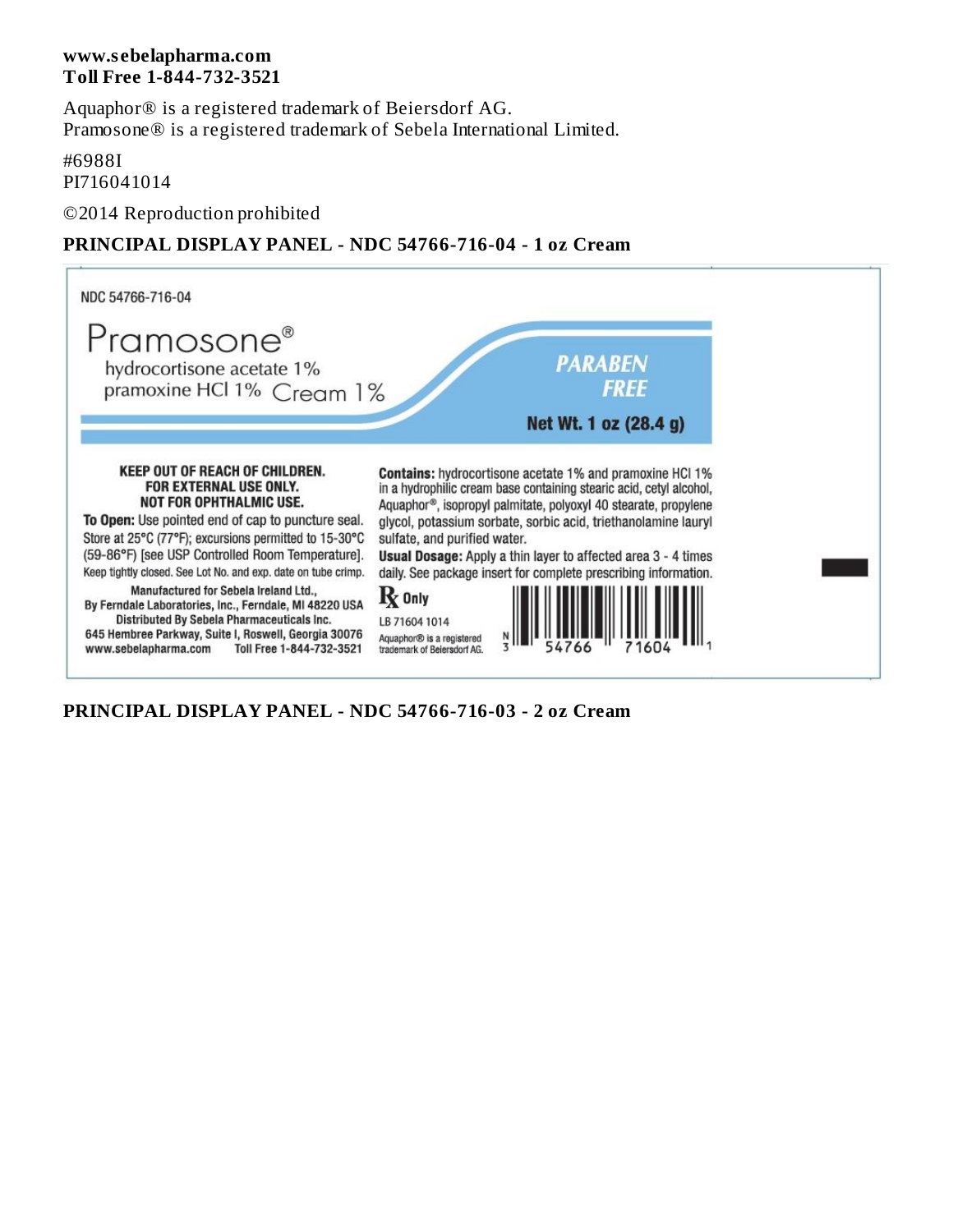

# **PRAMOSONE CREAM**

hydrocortisone acetate and pramoxine hydrochloride cream

| <b>Product Information</b> |                                |                    |               |
|----------------------------|--------------------------------|--------------------|---------------|
| Product Type               | <b>HUMAN PRESCRIPTION DRUG</b> | Item Code (Source) | NDC:54766-716 |
| Route of Administration    | TOPICAL                        |                    |               |

| <b>Active Ingredient/Active Moiety</b>                      |                          |                 |  |
|-------------------------------------------------------------|--------------------------|-----------------|--|
| <b>Ingredient Name</b>                                      | <b>Basis of Strength</b> | Strength        |  |
| HYDROCORTISONE ACETATE (UNII: 3X7931PO74) (HYDROCORTISONE - | <b>HYDROCORTISONE</b>    | $10 \text{ mg}$ |  |
| UNII:WI4X0X7BPJ)                                            | <b>ACETATE</b>           | in $1g$         |  |
| PRAMO XINE HYDRO CHLORIDE (UNII: 88 AYB867L5) (PRAMO XINE - | <b>PRAMOXINE</b>         | $10$ mg         |  |
| UNII:068X84E056)                                            | HYDROCHLORIDE            | in $1g$         |  |

| <b>Inactive Ingredients</b>                               |          |  |
|-----------------------------------------------------------|----------|--|
| <b>Ingredient Name</b>                                    | Strength |  |
| <b>STEARIC ACID (UNII: 4ELV7Z65AP)</b>                    |          |  |
| <b>CETYL ALCOHOL</b> (UNII: 936JST6JCN)                   |          |  |
| ISOPROPYL PALMITATE (UNII: 8 CRQ2TH63M)                   |          |  |
| POLYOXYL 40 STEARATE (UNII: 13A4J4NH9I)                   |          |  |
| <b>PROPYLENE GLYCOL</b> (UNII: 6DC9Q167V3)                |          |  |
| <b>POTASSIUM SORBATE (UNII: 1VPU26JZZ4)</b>               |          |  |
| <b>SORBIC ACID (UNII: X045WJ989B)</b>                     |          |  |
| <b>TRIETHANO LAMINE LAURYL SULFATE (UNII: E8458C1KAA)</b> |          |  |